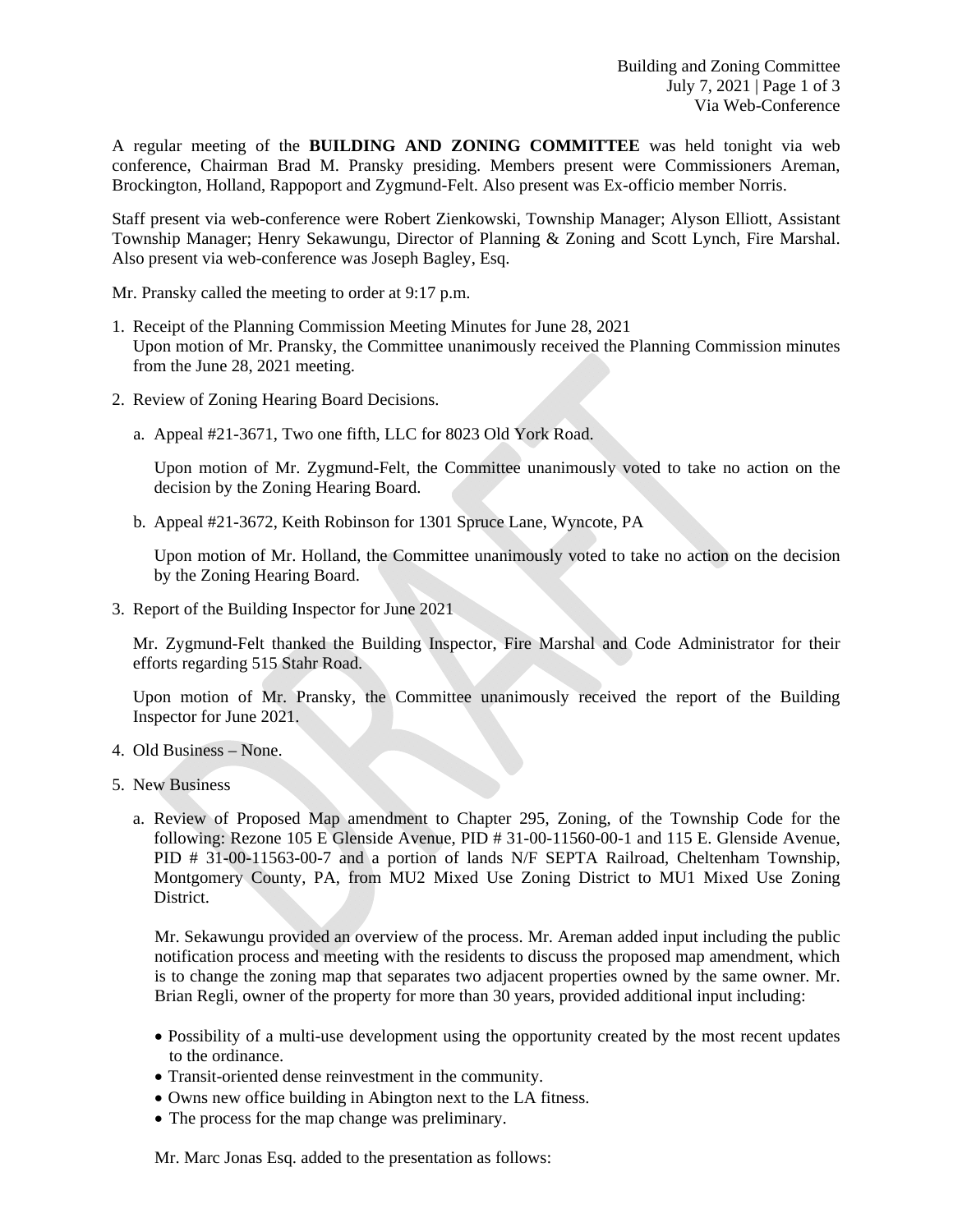- The presentation was to allow for the start of the public process for the proposed map amendment, and was not a text amendment.
- Six parcels owned by his client are split-zoned and the desire is to have them zoned MU1.
- This will allow for a vibrant, robust potential development of the site.
- It was a sound planning process and request.
- Consideration for the Committee to recommend scheduling of a public hearing by the Board of Commissioners.

Mr. Steven Kline, Architect for the applicant, affirmed the same regarding the proposed map amendment.

Ms. Rappoport asked why the consideration is not to expand the MU2 as opposed to MU1. Mr. Regli said the uses in the MU1 District make more sense for the parcels' location in the downtown area close to the train station, which would be more transit-oriented. Mr. Zygmund-Felt said that based on the site visit, the applicant needs to pay special attention to the stormwater from the SEPTA tracks. Mr. Regli said that they would add green space and underwater basins for stormwater management, which would benefit the community and be a critical part of any future development. Mr. Pransky added that the alleviation of stormwater runoff would be a major improvement to the property.

Mr. Stamm raised concerns about the potential bypassing of the Zoning Hearing process. Mr. Regli said they would be going through that process when the time comes. Mr. Bagley opined that the proposed map amendment is to allow for a uniformed approach to the process and is not regulated by the Zoning Hearing Board. Mr. Jonas added that this process was a legislative matter and not part of zoning.

Mr. Hyslop, *211 Harrison Avenue, Glenside,* said that as part of the Public Hearing addressing the map amendment, the applicant should consider a change from the MU1 to MU2 district. Mr. Regli responded that change would resolve the zoning problem, but not the economic development problem, as MU1 allows for transit-oriented development. The proposed amendment considers both legislative and economic development aspects. Discussion ensued on the following:

- The property is 100% impervious, and there is no existing stormwater management.
- Consideration of MU2 rather than MU1.
- Any development beneficial to the owner would still resolve the stormwater management issue.
- Opportunity for a local developer to increase density for purposes of economic development.
- Nothing happens without this first step of a map amendment, before progressing to economic development and stormwater management, resulting in a robust and tax-ratable development in the Township.
- There are other properties in the area of similar height (four stories or 60ft.) as called for in MU1.
- Investment in the community by a property owner in proportion to the zoning permitted in the district.

**Recommendation to the Board of Commissioners:** Upon motion of Mr. Pransky, the Committee unanimously recommended the Board of Commissioners schedule a Public Hearing for the proposed Map amendment to Chapter 295, Zoning, of the Township Code for the following: Rezone 105 E Glenside Avenue, PID # 31-00-11560-00-1 and 115 E. Glenside Avenue, PID # 31-00-11563-00-7 and a portion of lands N/F SEPTA Railroad, Cheltenham Township, Montgomery County, PA, from MU2 Mixed Use Zoning District to MU1 Mixed Use Zoning District.